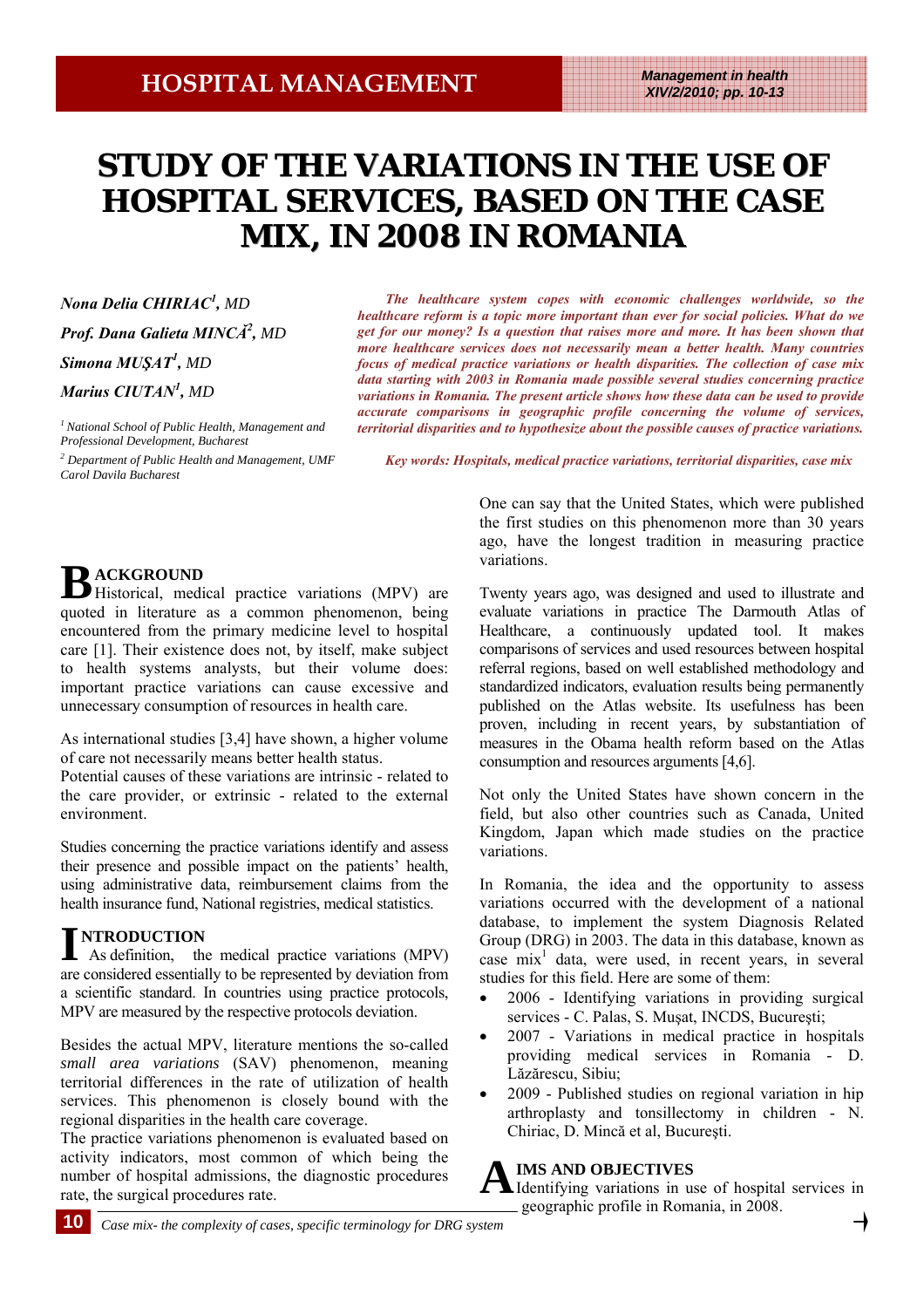**M ETHODOLOGY**  The study presented in the article is a descriptive observational one, conducted for the patients discharged 2008. There were included as subjects all cases discharged from acute hospitals in Romania, regardless of funding type (DRG or nonDRG), considered valid in terms of accuracy of reported data and coding, which were qualified to be reimbursed by National Health Insurances. House Data sources used were: patient level database, managed by National School of Public Health, Management and Professional Development Bucharest, and the statistical demographic data, National Statistical Institute.

The variables studied were the volume of hospital services and the number of days of hospitalization.

For this study we used gross rates of indicators, as the gross rate of hospital discharges, or gross rate of hospital days for comparisons by territories, we used the calculation of standardized rates on one or more criteria and measuring the confidence interval (CI), excess or deficit over the standard, in geographical profile.

Gross rates calculated show volume of services, activity level, but do not allow direct comparisons. To facilitate comparison and measurement of excess or deficiency of services against a particular standard, "the Classics" of MPV measurement (Wennberg, Fischer) used standardization of the rates. Standardization allows fair comparison of structurally (age, gender, area of residence, etc.) different populations.

The studies of variations in utilization and practice use standardization of gross rates of indicators of hospital activity - in particular by gender, age, race, complexity of cases.

In the international literature, comparisons are made at the level of the service basins of the hospitals. In Romania, As standard it was used the national level of the standardized indicator. Standardized rates were calculated for the studied indicators, and then the standardized ratio of the indicator and its confidence interval CI +-95%.

Surplus or deficit on a county level was estimated by the percentage that exceeded or was below 100%, for the standardized ratio.

### **P** ESULTS

Gross ratio calculation of hospital discharges in 2008 in Romania shows that, against a national average of 22.94 discharge for hundred residents, there are counties with excess of discharges as Caraş Severin (29.2%, about 30% higher), Alba, Ilfov, Gori, but also deficient counties -Suceava, Mureş, Iaşi, Arad (17.5%, about 24% less than average) - figure 1.

Are these differences real or they depend on the different structure of populations which patients belong?

In other words, are these differences justified by differences in age, gender or area of residence of patients or are simply an excess of healthcare consumption, rather in relation to the hospitals practice in these areas? To verify these assumptions, standardization of the gross rate of discharge was done initially by sex and area of residence. After applying this method, hierarchy has changed slightly for rates of hospital discharges leading counties, intensely marked in violet on the map chart. For instance, Caraş, Alba, Ilfov, Gorj, Argeş were maintained in the first quartile of the standardized rate of hospital discharges, but Vaslui and Botoşani, among the 10 counties as gross rate of hospital discharges, fell in the second quartile on standardization by sex and area of residence figure 2. If, however, in counties such as Alba, Hunedoara,

"hospital referral regions" are not *Figure 1. Gross rate of discharges, after the district of residence of the patients,*  defined as such, consequently this *Romania, 2008*  study used comparisons between No. of discharges/100 inhabitants counties, taking as reference the 35.00 patient's home county. We locked for the excess or the deficit of cases or days of hospitalization, comparing to a "standard". The standard was considered the 20.00 national level of the studied indicator (rate of discharge, number of days of hospitalization, etc.)

In this study we have used the indirect method of standardization (used also in other similar studies in the international literature), knowing the age groups, respectively gender or type of residence, for each county.



*Source: DRG database, Romania, 2008* **11**

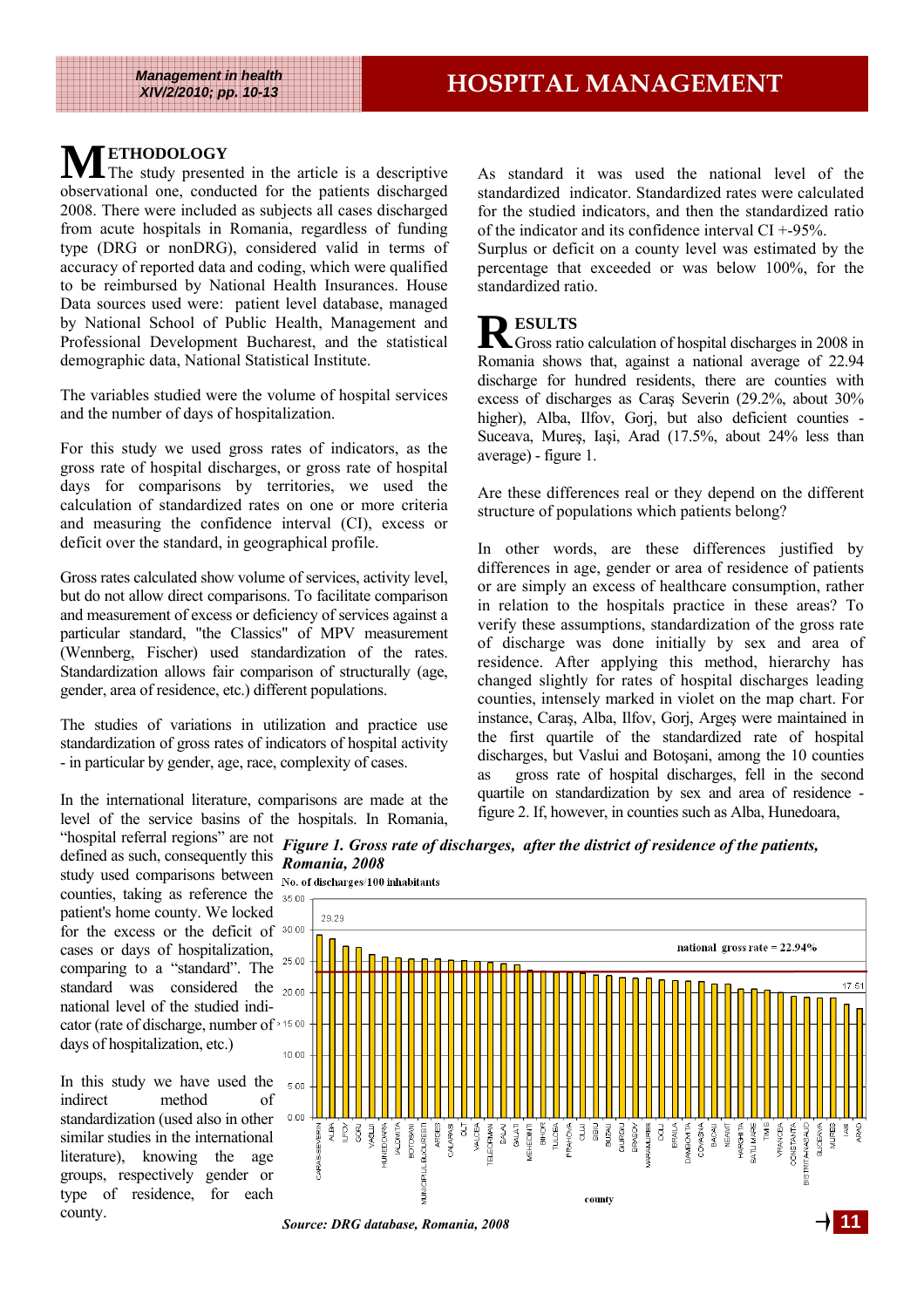### **HOSPITAL MANAGEMENT** *Management in health*

*XIV/2/2010; pp. 10-13* 

excess is predominantly due to *Figure 2. Geographical distribution of excess, respectively deficiency of hospital* urban population, in Gorj, for *discharges, standardized by sex and area of residence, Romania 2008* example, excess can be attributed rather to rural patients. The hierarchy of the counties on the last places, as gross rates, does not change after standardization.

In a second phase, gross rates were standardized by age groups of hospital discharged patients. We considered five major age groups, respectively 0-4 year, 5-14 year, 15-49 year, 50-59 year, 60 year and older.

Standardization by age groups and represented on the map chart in figure 3 (after division into quartiles), shows even more clearly the excess in the southwest of the country, shaded in  $W^{1/2}$  Mo of Dischaeges, 2008 violet, and scarcity of cases from the north-northeast of the country (Suceava, Bistriţa Năsăud, Mureş, Harghita). Furthermore, Timis county join the last quartile *Source: DRG database, Romania, 2008* 



of standardized by age rates, indicating a deficit that does not seemed so important after standardization by sex and type of residence. The deficit is predominantly due to the age groups 15-49 years, but also to 60 years and older.

Certainly, only the gross rate of hospital discharges, respectively the number of cases is insufficient to characterize

the use of hospital services. Following, geographical differences were evaluated in terms of hospital days consumed by patients of a county or another.

Standardization of hospital days by age groups showed the same aggregation of areas with excess hospital days in the southwest of the country, as well in Ilfov- figure 4, shaded areas in deep violet. Some counties disappear from the top, like Arges, but other counties enter the top, as Vaslui and

*Figure 3. Geographical distribution of excess, respectively deficiency of hospital discharges, standardized by age, Romania, 2008*



Botoşani, intensive consuming hospitalization days. The deficit of hospital days is important throughout the counties of north-north-east, marked in dark gray on map chart, as well in Constanta, Arad and Timis.

Analysis of the average length of stay (ALOS), in 2008, showed differences between counties. So, minimum ALOS was 6.08 days and was recorded in Ialomita, and the maximum ALOS, 7.66 days, was recorded in Hunedoara. Territorial differences remain after standardizing by age.

Table 1 synthetic shows the situation of all studied indicators for all the counties, counties with excess for all indicators bearing a "+", and the ones with deficit for all indicators a "-".

**C ONCLUSIONS**  The study demonstrated the existence of real variations